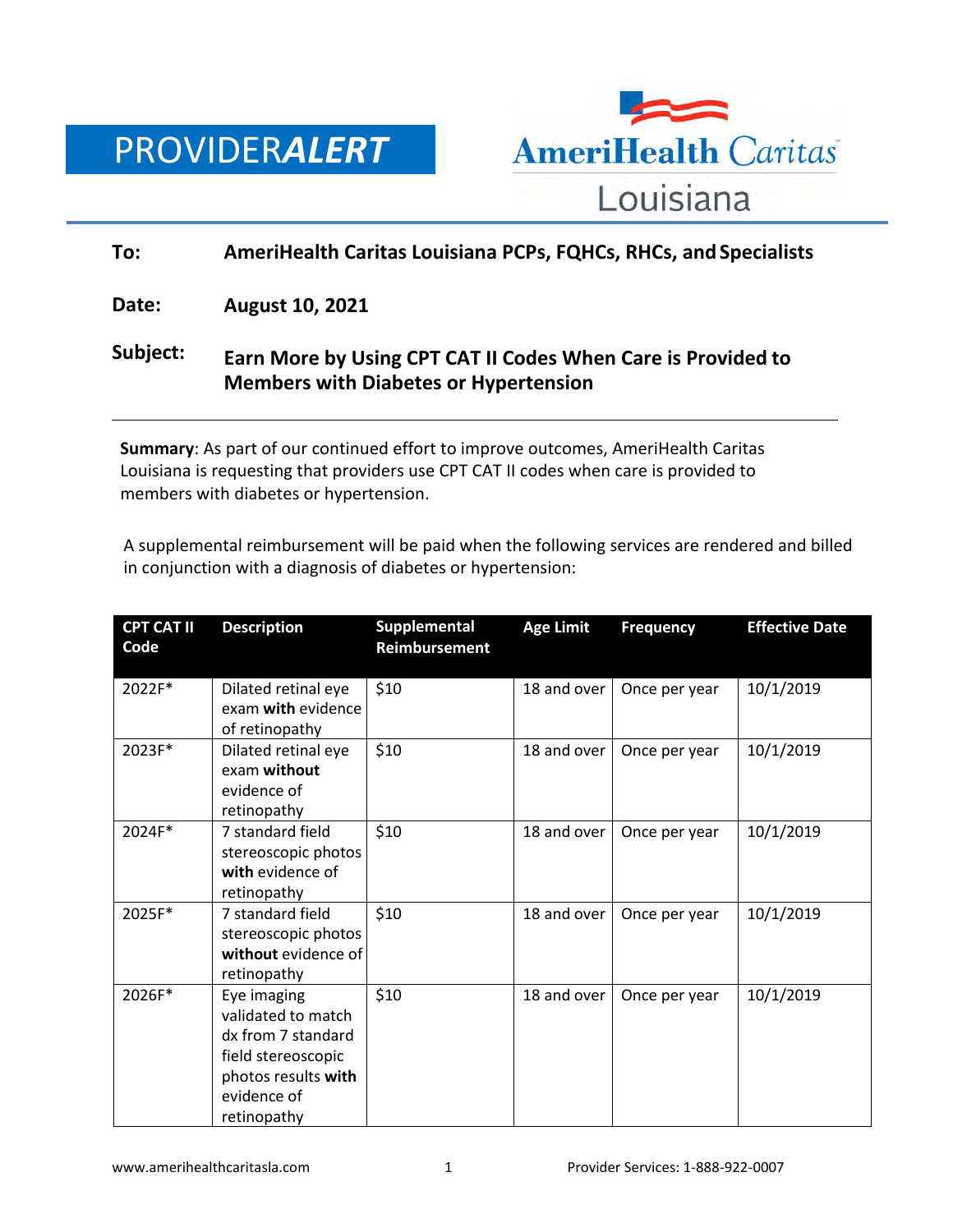| <b>CPT CAT II</b><br>Code | <b>Description</b>                                                                                                                    | Supplemental<br>Reimbursement | <b>Age Limit</b> | <b>Frequency</b>        | <b>Effective Date</b> |
|---------------------------|---------------------------------------------------------------------------------------------------------------------------------------|-------------------------------|------------------|-------------------------|-----------------------|
| 2033F*                    | Eye imaging<br>validated to match<br>dx from 7 standard<br>field stereoscopic<br>photos results<br>without evidence of<br>retinopathy | \$10                          | 18 and over      | Once per year           | 10/1/2019             |
| 3044F*                    | Most recent HbA1c<br>level less than 7.0%                                                                                             | \$10                          | 18 and<br>over   | Once per 90<br>days     | 10/1/2015             |
| 3046F*                    | Most recent HbA1c<br>level greater than<br>9.0%                                                                                       | \$10                          | 18 and<br>over   | Once per 90<br>days     | 10/1/2017             |
| 3051F*                    | Most recent HbA1c<br>level between 7.0%<br>and less than 8.0%                                                                         | \$10                          | 18 and<br>over   | Once per 90<br>days     | 10/1/2019             |
| 3052F*                    | Most recent HbA1c<br>level between 8.0%<br>and less than 9.0%                                                                         | \$10                          | 18 and<br>over   | Once per 90<br>days     | 10/1/2019             |
| 3072F*                    | Low risk for<br>retinopathy (no<br>evidence of<br>retinopathy in the<br>prior year)                                                   | \$10                          | 18 and<br>over   | Once per year           | 10/1/2015             |
| 3074F                     | Most recent<br>systolic blood<br>pressure <130 mm<br>Hg                                                                               | \$5                           | 18 and<br>over   | One pair per 90<br>days | 1/1/2018              |
| 3075F                     | Most recent<br>systolic blood<br>pressure 130 - 139<br>mm Hg                                                                          | \$5                           | 18 and<br>over   | One pair per 90<br>days | 1/1/2018              |
| 3077F                     | Most recent<br>systolic blood<br>pressure >=140<br>mm Hg                                                                              | \$5                           | 18 and<br>over   | One pair per 90<br>days | 1/1/2018              |
| 3078F                     | Most recent<br>diastolic blood<br>pressure <80 mm<br>Hg                                                                               | \$5                           | 18 and<br>over   | One pair per 90<br>days | 1/1/2018              |
| 3079F                     | Most recent<br>diastolic blood<br>pressure 80-89 mm<br>Hg                                                                             | \$5                           | 18 and<br>over   | One pair per 90<br>days | 1/1/2018              |